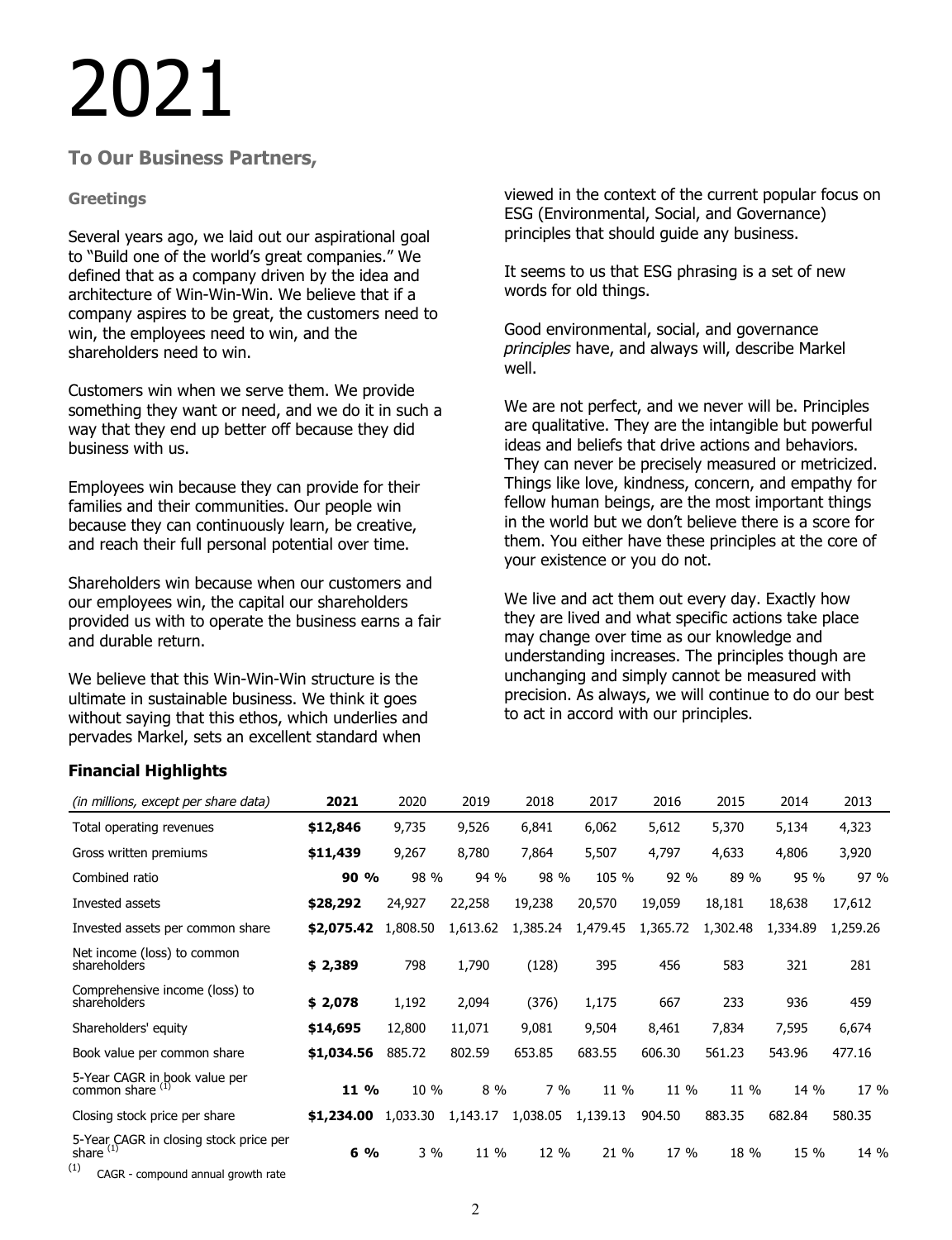We cannot imagine operating our business in any other way.

We've believed in these timeless and valuable principles since the founding of this company in 1930 and we always will.

### **2021**

In this year's report we will do our best to update you on what took place in 2021. We'll review the annual numbers since this is an annual financial report. But we'll also go beyond one-year time frames by providing you with five-year time buckets to get a longer term (and more meaningful) perspective. Finally, as we do each and every year, we'll provide you with a 21-year chart of data at the bottom of these pages that shows the results of our efforts over decades.

While numbers show quantifiable financial data, we also hope to share a sense of the qualitative side and the humanity of Markel. The story contains the secret as to how those lovely numbers came to be.

We hope to give you insight into how we think and act. More importantly, we hope that by the time you finish reading this report you'll share our optimism about the future. Our narrative describes a durable and sustainable approach. We are incredibly

optimistic about our ability to continue on this path of building one of the world's great companies. Thank you for being a part of this great adventure.

"Building one of the world's great companies" captures the essence of our dream. This is not a dream that takes place in the middle of the night only to be forgotten by sunrise. We live it each and every day.

We thank you as fellow customers, employees, and shareholders for being part of it.

A dream like this is fun. It is worthy, it is hard work, and it is joyful. It is not a common way that businesses describe themselves, it only happens over long periods of time, and it only matters if it helps other people.

Markel is more than the sum of the individual businesses that make up the holding company. Markel is an idea. Markel is a dream.

We're glad you're along for the ride. Let's keep going.

**2021 Financial Results**

We operate with the dual time horizon at Markel of, "Forever…... and Right Now."

| 20-Year<br>$CAGR^{(1)}$ | 2001   | 2002   | 2003   | 2004   | 2005   | 2006   | 2007   | 2008   | 2009   | 2010   | 2011   | 2012   |
|-------------------------|--------|--------|--------|--------|--------|--------|--------|--------|--------|--------|--------|--------|
| 12 %                    | 1,397  | 1,770  | 2,092  | 2,262  | 2,200  | 2,576  | 2,551  | 1,977  | 2,069  | 2,225  | 2,630  | 3,000  |
| 10 %                    | 1,774  | 2,218  | 2,572  | 2,518  | 2,401  | 2,536  | 2,359  | 2,213  | 1,906  | 1,982  | 2,291  | 2,514  |
|                         | 124 %  | 103 %  | 99 %   | 96 %   | 101 %  | 87 %   | 88 %   | 99 %   | 95 %   | 97 %   | 102 %  | 97 %   |
| 11 %                    | 3,591  | 4,314  | 5,350  | 6,317  | 6,588  | 7,524  | 7,775  | 6,893  | 7,849  | 8,224  | 8,728  | 9,333  |
| 9%                      | 365.70 | 438.79 | 543.31 | 641.49 | 672.34 | 752.80 | 780.84 | 702.34 | 799.34 | 846.24 | 907.20 | 969.23 |
|                         | (126)  | 75     | 123    | 165    | 148    | 393    | 406    | (59)   | 202    | 267    | 142    | 253    |
|                         | (77)   | 73     | 222    | 273    | 64     | 551    | 337    | (403)  | 591    | 431    | 252    | 504    |
| 14 %                    | 1,085  | 1,159  | 1,382  | 1,657  | 1,705  | 2,296  | 2,641  | 2,181  | 2,774  | 3,172  | 3,388  | 3,889  |
| 12 %                    | 110.50 | 117.89 | 140.38 | 168.22 | 174.04 | 229.78 | 265.26 | 222.20 | 282.55 | 326.36 | 352.10 | 403.85 |
|                         | 18 %   | 13 %   | 13 %   | 20 %   | 11 %   | 16 %   | 18 %   | 10 %   | 11 %   | 13 %   | 9%     | 9%     |
| 10 %                    | 179.65 | 205.50 | 253.51 | 364.00 | 317.05 | 480.10 | 491.10 | 299.00 | 340.00 | 378.13 | 414.67 | 433.42 |
|                         | 15 %   | 6 %    | 7%     | 19 %   | 12 %   | 22 %   | 19 %   | 3 %    | (1)%   | $4\%$  | (3)%   | (2)%   |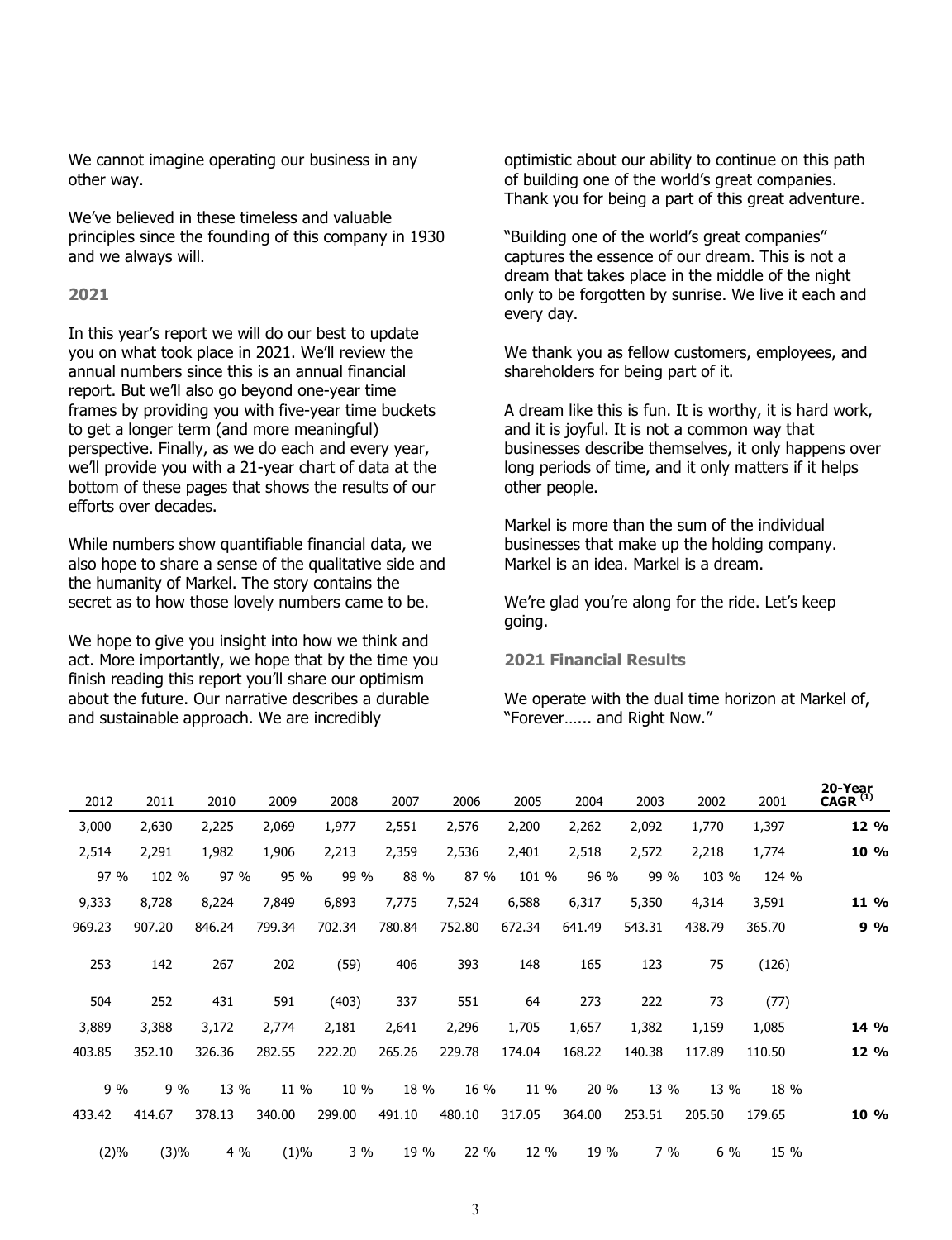At the time of our initial public offering in 1986 we in essence said, "If you give us some money right now, we will use it to build a business that will be worth more over time." In 1986 we operated almost exclusively in the realm of insurance-related operations. Since that time, we've grown to become a holding company with three engines of Insurance, Markel Ventures, and Investments.

During 2021, we refined and explicitly described the role of the holding company. It's where the buck stops when it comes to matters of Culture, Capital, and Leadership.

We address our culture constantly through things like the message of this annual report, ongoing observance and discussion of the principles laid out in the creedal statement of the Markel Style, and our daily behavior.

We added to our capital this year from successfully operating our businesses.

Our leaders admirably captained their ships through unchartered and turbulent waters. They built their skills by doing so and we continue to attract and develop the leaders who will guide Markel in years to come.

Financially, we had a great year at your company and we're optimistic about where we're headed.

Here are some numbers to start framing the scope and scale of our progress.

In 1986, we reported total revenues of \$33 million, comprehensive income-equivalent of \$5 million, and each Markel share sold for \$9.75.

In 2021, we're reporting total revenues of \$12.8 billion, comprehensive income\* of \$2.1 billion, and at December 31, 2021 each Markel share sold for \$1,234 (FYI - if our share price increases at a compound annual growth rate of 13.5638%, each share will sell for \$5,678 in 12 years).

We can summarize the big picture as follows:

Time Horizon #1-Forever

It's working.

Time Horizon #2-Right Now

It's working.

\*Comprehensive income means something different in GAAP accounting today than it did in 1986. We'll get to that with some comments about accounting later. Sorry.

**Right Now-Status Report on the Three Engines of Markel**

2021 stands as a milestone year for Markel. Each of our three engines performed beautifully throughout the year with record performance from each and every engine.

In total, they combined to report 2021 total revenues of \$12.8 billion compared to \$9.7 billion in 2020, and comprehensive income of \$2.1 billion compared to \$1.2 billion a year ago.

We've designed Markel to be a resilient and durable holding company. In any given year, we ought to be able to make forward progress even if only one of the three engines performs well. It is a thing of beauty to see what happens when all three of our engines run well. 2021 was such a year.

A nearly indescribable amount of human effort went into producing these record numbers. The ongoing pandemic continues to make each and every day harder than what we would otherwise hope. But the people of Markel, in every business, endured and flourished.

In 1986, we said in the very first words of the Markel Style that "We believe in hard work and a zealous pursuit of excellence while keeping a sense of humor." We also stated that, "Our creed is honesty and fairness in all our dealings."

2021 showed those attributes in spades.

To our employees reading this report: Each of you played a role in figuring out how to manage inconsistent health and safety conditions, changing workplace structures, supply chain roulettes, disrupted work, family, travel and other plans and everything else 2021 threw at you.

Thank you.

You did it and you produced record results while doing so. Wow!

We also want to provide a longer-term view of how things are going. We started the practice of looking at a few key statistics cumulatively over five-year horizons in last year's annual report. We provide the data in this format for several reasons. First, we think that longer term measurements tend to be more accurate. The effects of short-term volatility fade away and a better picture of real economic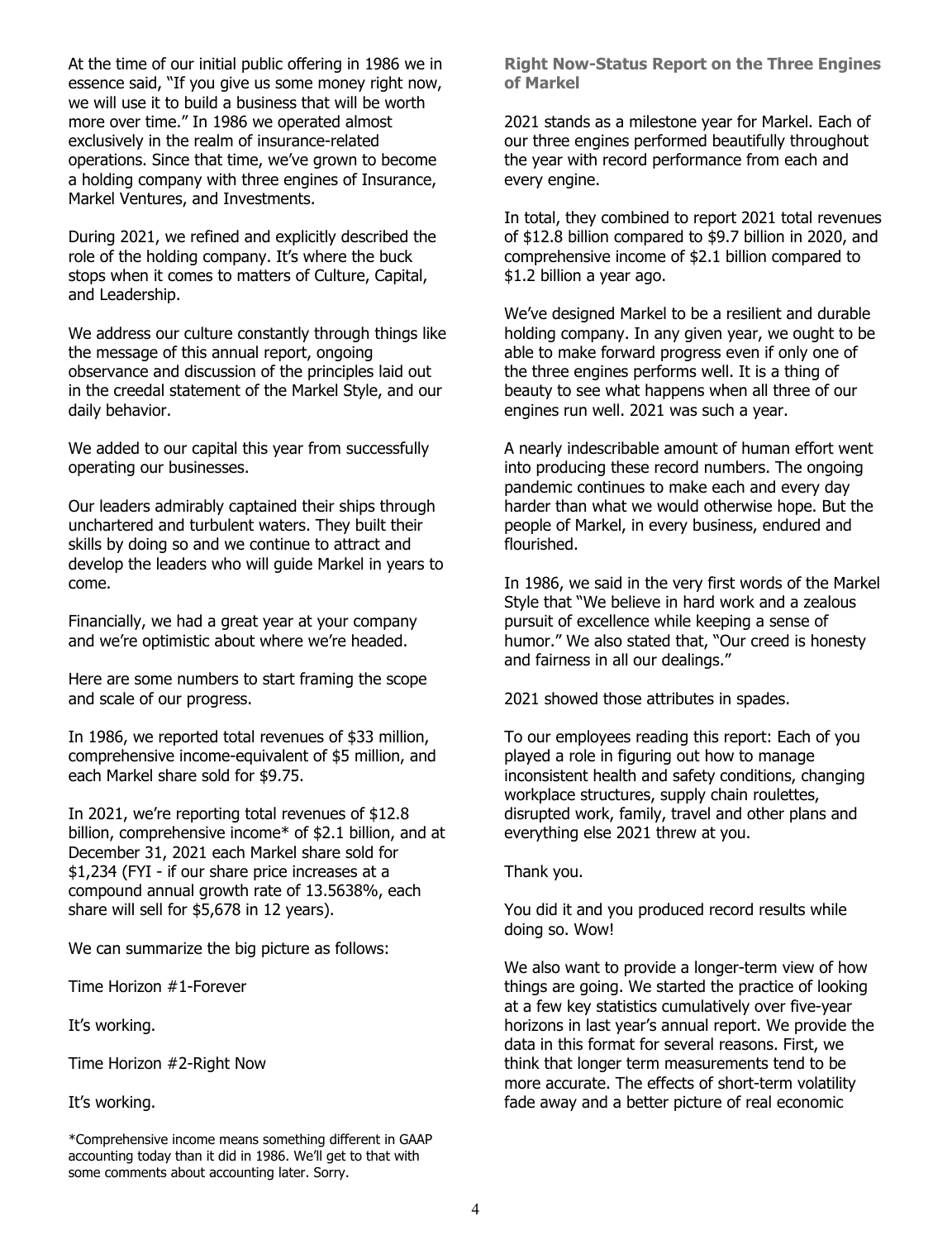performance begins to emerge. We also base our incentive compensation calculations on five-year results since we think they are more meaningful than volatile year-by-year measurements. We think this approach puts management and shareholders sideby-side. We're not in this for the short-term and we don't think our shareholders are either. We're both rooting for great long-term returns. Here are some cumulative key measurements over the last three five-year periods.

| (dollars in millions, except<br>per share data)       | 2017 -<br>2021 |                      |    | $2012 -$<br>2016 | 2007 -<br>2011 |          |  |
|-------------------------------------------------------|----------------|----------------------|----|------------------|----------------|----------|--|
| Total revenues                                        |                | \$45,010             |    | \$23,439         | \$             | 11,452   |  |
| Earned premiums                                       | \$             | 26,125               | \$ | 16,910           | \$             | 9,665    |  |
| Underwriting profits                                  | \$             | 943                  | \$ | 1,092            | \$             | 384      |  |
| <b>ILS and Program</b><br>Services revenues           | \$             | 1,211                |    | N/A              |                | N/A      |  |
| <b>ILS and Program</b><br>Services operating loss     | \$             | (13)                 |    | N/A              |                | N/A      |  |
| Markel Ventures<br>revenues                           | \$             | $11,747$ \$          |    | 4,276            | -\$            | 715      |  |
| Markel Ventures EBITDA                                | \$             | $1,392$ \$           |    | 495              | \$             | 77       |  |
| Net investment income                                 | \$             | 2,038                | \$ | 1,689            | \$             | 1,383    |  |
| Comprehensive income<br>to shareholders               | \$             | $6,163$ \$           |    | 2,799            | \$             | 1,208    |  |
| Closing stock price<br>per share, at end of<br>period |                | \$1,234.00 \$ 904.50 |    |                  |                | \$414.67 |  |

### **Insurance Engine**

Our overarching goal in insurance is to build a leading global specialty insurance organization. The 2021 results from our insurance engine were fantastic and demonstrate strong progress towards that goal.

In 2021, in our underwriting operations we produced total gross written premiums of \$8.5 billion compared to \$7.2 billion a year ago. This stands as a new record.

More importantly, this record volume produced record underwriting profits of \$628 million compared to \$128 million a year ago. The combined ratio improved to 90% in 2021 compared to 98% in 2020.

We also believe we've fundamentally improved the profitability and lowered the volatility of our underwriting operations compared to previous years. The cost of natural catastrophes continues to exceed historical averages. We've experienced our share of those high losses in recent years and that shows up in the five-year numbers. We've changed the nature and the mix of business we write to lower our exposure to natural catastrophes and 2021 shows

encouraging results from our actions. We're optimistic that 2022 will provide further evidence of the fundamentally improved profitability of our underwriting operations.

Last year, we described our 10-5-1 initiative which set out the goal to grow our insurance underwriting operations to the level where it would produce \$10 billion of annual premiums within five years at a 90% or better combined ratio which would yield \$1 billion of underwriting profits.

We're pleased to report to you that we are on track. We hit all of the marks set out in our plans and we are optimistic that we'll be able to continue on that path in 2022. These goals describe what we thought we could do with our existing businesses. We did not contemplate any acquisitions to meet the targets.

We've never gone five years without acquisitions, and we suspect that could continue to be true. Regardless, we think we've got the people, the products, and the systems in place that can produce these results. Any acquisitions would be cherries on top of the sundae.

Our insurance businesses operate around the globe and involve unusual and complex risks. We need first rate professionals to understand the specific risks involved in the varied business we write. We need excellent claims professionals to make sure our customers are treated fairly when losses take place. We need sales professionals to connect us to opportunities to put business on the books. We need actuaries who work hand and glove with our underwriters to price, manage, and quantify the risks we assume in writing business.

We need IT professionals to empower all of us to understand and transact business in the same way a surgeon needs surgical instruments and all that goes into making an operating room function.

We need accounting professionals to accurately provide us with the status and results of our progress in the way pilots need navigation systems.

The list of what it takes to run our insurance-related operations goes on and on and on.

While the name "10-5-1" describes a goal of writing \$10 billion of premium volume in five years with \$1 billion of underwriting profits that goal is only an end result. It is an *outcome*. What "10-5-1" really describes is a *process* used to organize and systematize what it would take to achieve that outcome.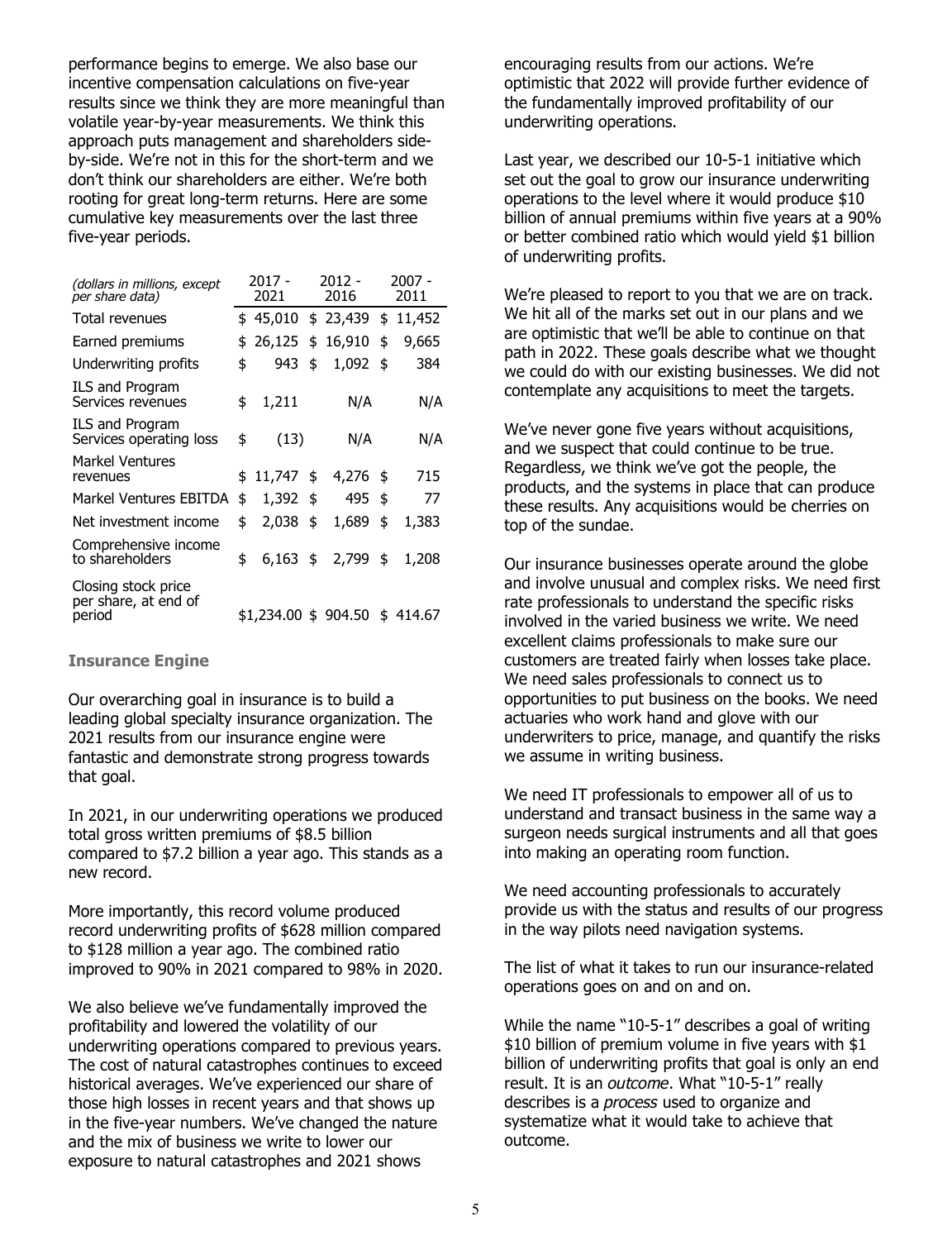The beauty of the "10-5-1" program at Markel is that we used that *process* as a thinking tool to examine every aspect of our underwriting operations. Profitable growth doesn't just happen by itself. The discipline of "10-5-1" caused us to rethink and examine what we needed to do in every aspect of our insurance operations. We continue to reengineer our processes and we are pleased with the progress we're reporting to you in this year's results.

The reviews of our process that took place to develop the "10-5-1" goals help us to orchestrate and manage what it means to operate our underwriting operations at global scale.

We are not done with this sort of discipline. We think it is valuable to constantly review and examine each part of our operations in the same way a great football coach keeps studying film to find new ideas, improve execution, and manage the roster.

Insurance operations at Markel span the globe. We offer Insurance, Reinsurance, Insurance Linked Securities (ILS), and Program Services. The detailed financial reports following this letter will provide you with the greater details on these lines of business. Suffice it to say that across the board, results improved in 2021.

While our overall insurance engine results demonstrate strong performance, we know that investors continue to have questions regarding our ILS operations. We know that the aggregate results from ILS initiatives have not met our (or your) expectations.

To address that reality, here are some questions we'll attempt to answer.

Why participate in ILS?

What has happened so far?

What are the prospects?

Why participate in ILS? We wrote in previous annual reports that all customers in all industries everywhere around the globe want things to be "better, faster, and cheaper." This is the basis of competition in today's hyper competitive world, and we believe that ILS structures can accomplish that for many types of insurance products. We also believe that the ILS structure will address more types of insurance risks over time as technology advances. We believe that being great at ILS will help protect and build the long-term insurance operations of Markel.

ILS lowers the cost of insurance for insurance buyers by connecting insurance risks to capital providers who seek stability and non-correlation in their returns along with acceptable rates of return.

Life is full of trade-offs, and this is one of them. When we commit capital in our insurance operations, we seek a high absolute rate of return for assuming insurance risk. For example, even in today's world of very low interest rates, we still strive to earn double digit rates of return when we commit your capital.

By contrast, the funders of capital in ILS, which are mainly pension funds and endowments, are willing to trade off some portion of absolute return in exchange for a return that should not correlate to the returns from the stock or bond markets. A mix of insurance-linked securities within their portfolios provides stability and helps pension and endowment funds operate within their guidelines.

What has happened so far? What are the prospects?

Starting in 2015 we made two separate acquisitions to enter the ILS world. First, we bought CATCo in 2015 and then Nephila in 2018.

Each company occupied a different place in the ILS ecosystem. CATCo offered products that sought very high, but potentially quite volatile, returns. Nephila offered products designed to produce non-correlated returns with lower volatility than other ILS providers.

In addition, State National, acquired in 2017, provides administrative services such as access to licensing, rated insurance paper, regulatory compliance, and other services needed to operate an insurance-related business. Though not an ILS operation, State National demonstrates how interconnected ILS is with traditional insurance.

We believed that the array of products and services the group offered would create the leading platform in the ILS industry. It has. While things have not gone exactly to plan, we do indeed operate the leading platform in the ILS industry. The ILS ecosystem we operate already makes Markel a better and more attractive partner throughout the insurance industry. We also believe that our comprehensive approach to handling insurance needs through both traditional and ILS mechanisms makes Markel a better, broader and more attractive insurance partner for all of our clients.

In short, the CATCo acquisition did not work out. CATCo did not produce acceptable returns. We ceased CATCo operations in 2019 and continue the process of winding up the affairs of that business.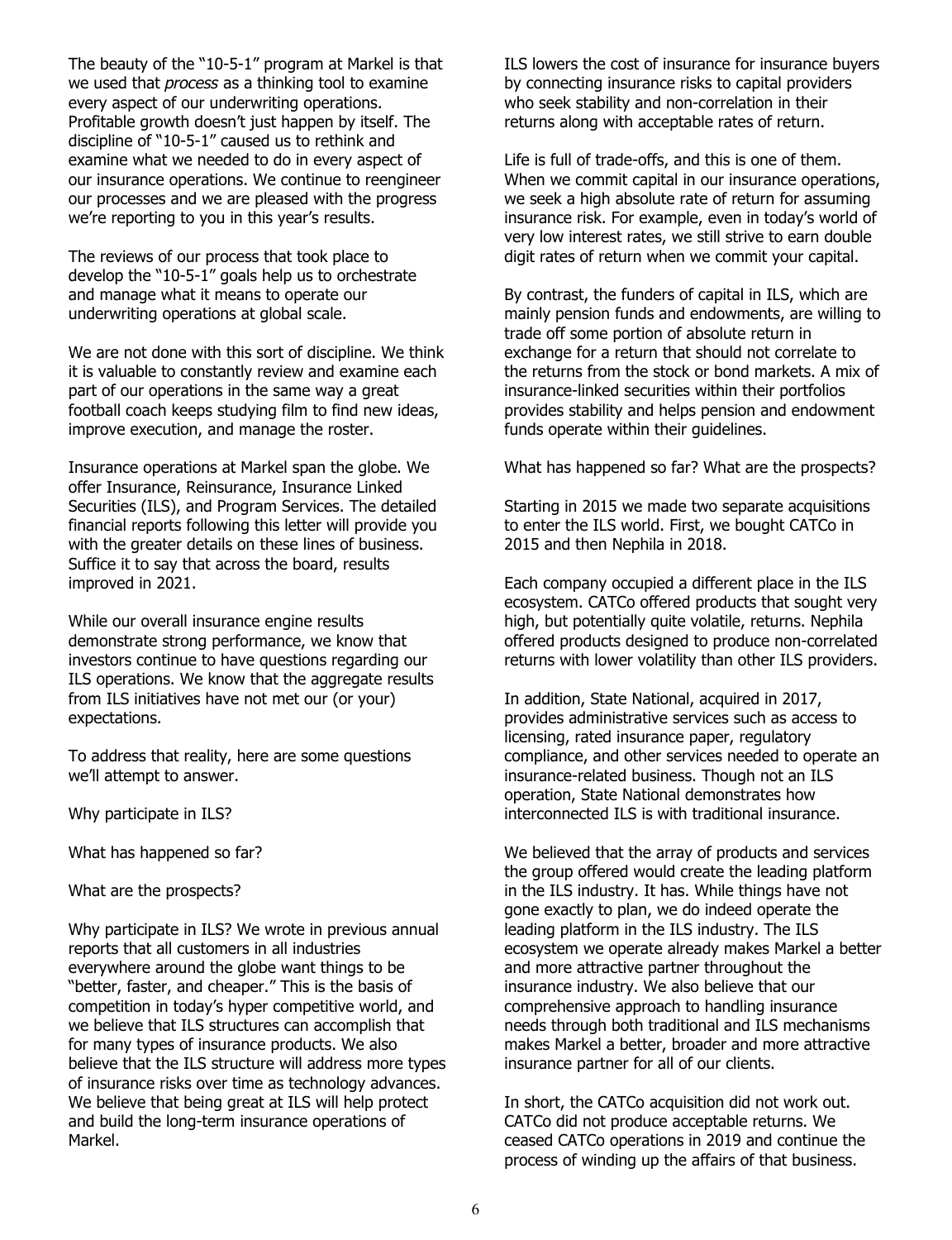By contrast, our acquisition of State National has worked out wonderfully. State National, in its Program Services division, provides a suite of administrative services that any ILS provider requires to operate in the regulated industry of insurance. State National itself does not provide ILS. But ILS providers, and many other capital providers across the spectrum of insurance, need the types of services State National provides in order to operate.

State National operated like a well-oiled machine before our acquisition and it continues to do so. We couldn't be happier with their results and prospects. They produced record results and profitability in 2021. State National continues to exceed our expectations from when we acquired the company.

In the case of Nephila, returns have been below our initial expectations, but we remain confident and excited about their prospects. We deeply respect and trust the management at Nephila. We recognize that the results they produced for their investors suffered from the series of larger than expected natural catastrophe losses in recent years.

2021 was the second largest year for natural catastrophes on record. Nephila continues to increase rates for covering these exposures. They've done so for multiple years. As is the case with all insurance products, we make calculations to determine sufficient rates to cover the risks involved, and we iterate and update those calculations constantly.

It's also important to remember the distinction that business written by Nephila is on the balance sheet of their pension fund and endowment customers. The underwriting risks of their business is generally not borne by Markel.

Our profits from the Nephila operation will occur when their investors earn the results they expect from their investments in the ILS securities they purchased. When that occurs, Nephila earns incentive fees which are a share of the returns achieved by their customers.

Since our acquisition of Nephila, the returns they've produced for their customers remain largely below the thresholds where incentive compensation takes place. We expect that the ongoing pricing and underwriting changes taking place will produce better results.

As to timing, prices did rise in 2021 but not yet enough to cover another elevated year of natural catastrophe losses. Nephila continues to iterate, refine their models, tighten underwriting standards, and increase prices. During the course of 2022, we expect to operate Nephila with modest profitability throughout the year. It will only be at the conclusion of 2022 that bonus profitability can be determined.

As is often the case at Markel, we ask you to trust us.

We seek to earn that trust by clearly communicating to you (and ourselves) when we make mistakes, learning from them, and then taking actions to make things better.

We are a learning organization. We will keep making mistakes. They are part of learning and heaven help us if we ever fear making mistakes so much that we stop taking appropriate risks to continue to learn and grow.

We're confident that the people of Nephila are the best at what they do in the ILS industry. They are capable and trustworthy teammates that embody every aspect of the Markel Style. Over time, they've continued to refine their product offerings and respond to customer needs. They've introduced new products that meet marketplace needs and desires for ESG and climate change products alongside traditional insurance coverages.

We, and they, look forward to showing you some wonderful results in the fullness of time and we ask for your trust and patience until that day.

Over the decades we've always validated the trust you put in us. It defines who we are. We do our best, and that usually works out.

Our partners at Hagerty also went public in 2021. We started our relationship with Hagerty in 2013. In 2019, we purchased 25% of the company for \$213 million. In December of 2021, Hagerty raised additional capital by going public. We invested an additional \$30 million and now own 23% of the company.

At year end, the total market value of Hagerty, as calculated from the closing stock price on the New York Stock exchange of \$14.18, stood at \$4.7 billion. That number multiplied by 23% is \$1.1 billion. The difference between our carrying value of \$257 million and \$1.1 billion is \$849 million. That \$849 million of market value does not appear anywhere in our financial statements. Wait…What? (See accounting discussion for more comments.)

Hagerty accurately describes itself as "For people who love cars." They are the leading specialty insurance company dedicated to automotive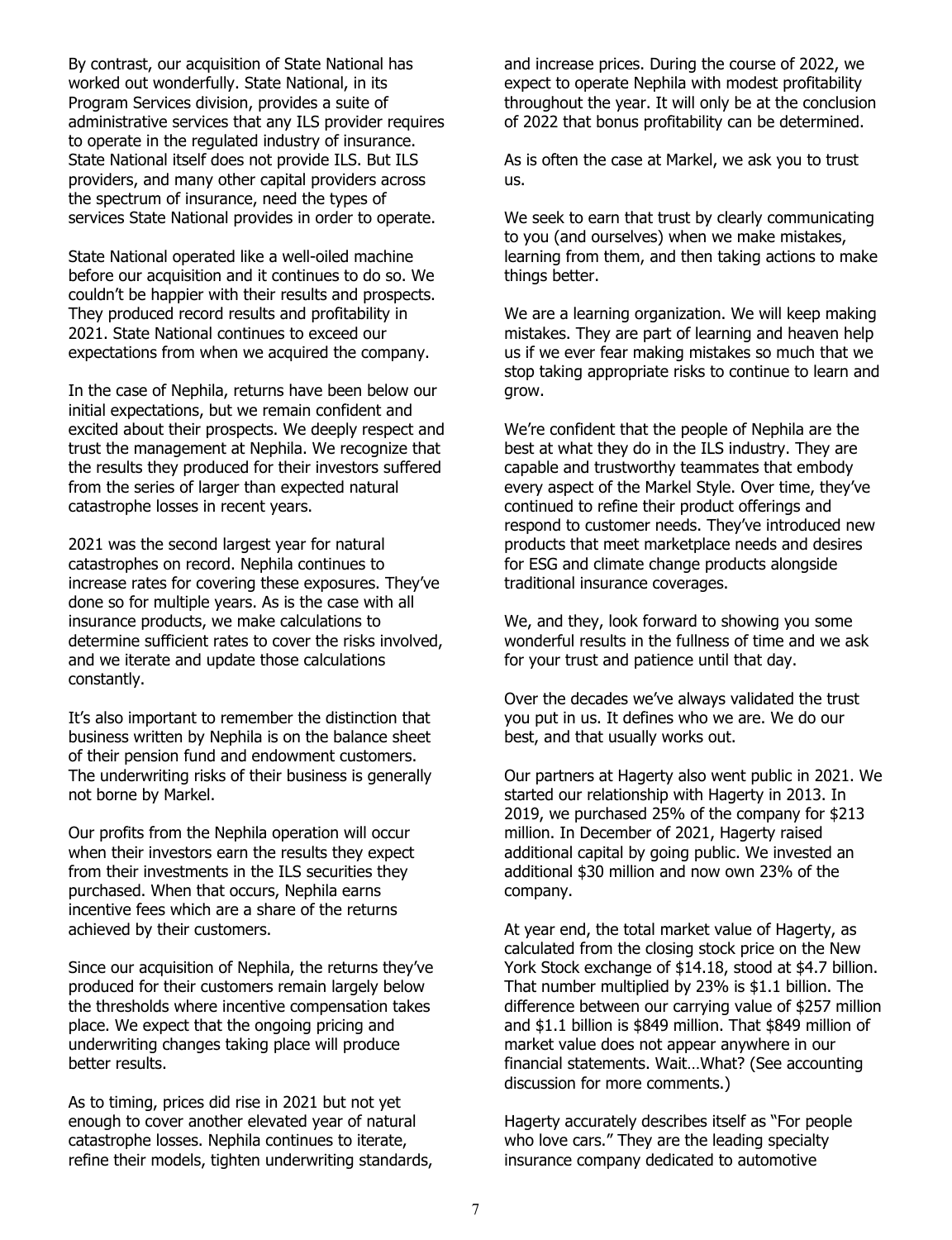enthusiasts and are dedicated to "Serve drivers and the car culture for the future."

McKeel Hagerty leads a third-generation family business and he and his team have exceeded every hope we've had when we formed our partnership, and we look forward to many more years of being connected to the Hagerty organization. Hagerty, like us, is a purpose driven organization.

Markel is a purpose driven company, and our insurance operations provide a great example*. Life is a high wire act. We're the net that catches people when they fall.*

**Markel Ventures Engine** 

In 2021, we reported record revenues of \$3.6 billion compared to \$2.8 billion in 2020. More importantly, we earned record EBITDA of \$403 million compared to \$367 million a year ago.

The people of Markel Ventures continue to embody every aspect of our creed as stated in the Markel Style.

We already referred to the first lines of the Markel Style when we talked about "hard work and a zealous pursuit of excellence." The second paragraph of the Markel Style states, "the Markel way is to seek to be a market leader in each of our pursuits. We seek to know our customers' needs and to provide our customers with quality products and services."

Notice how open ended this was in 1986? While we largely operated in the realm of insurance at that time, our creedal statement of the Markel Style recognized that it's a big world. We anticipated that people who embodied our values could take on new challenges in the fullness of time. Explicitly or implicitly, we left ourselves open to the idea of expanding beyond insurance.

Well, we've run with that idea.

Markel Ventures began in 2005 with the purchase of 80% of AMF Bakery equipment. At the time, AMF produced roughly \$60 million in total revenues with EBITDA of approximately \$5 million.

AMF Bakery equipment was indeed a *market leader in their industry* and *dedicated to knowing their customers and providing them with quality products and services*.

We've followed that recipe consistently for 16 years now and currently we've expanded the realm in which we operate to include house plants, building

products, affordable housing, construction, concierge medical services, fire protection, IT consulting, data services, dorm room furniture, dredges, car trailers, industrial gas trailers, truck trailer flooring, and more.

In 2021, we added to our *more* list through our acquisitions of majority interests in Buckner Heavy Lift Cranes and Metromont. Buckner operates the largest domestic fleet of cranes that can lift up to 2000 tons. They are used for things like erecting wind turbines used to generate electricity at scale, large stadium construction, and renovation and other major construction projects.

Lifting hundreds up to thousands of tons cannot be done over the internet. It cannot be done from a distance. If you're going to lift a wind turbine in North Dakota or at sea you need to be there physically. You also really have to know what you're doing. This stuff is not for messing around. Buckner is a fourth-generation family business led by Doug Williams. Doug and his team exemplify everything we're looking for as we continue to grow.

Metromont is the leading producer of precast concrete in the southeast. Precast concrete is used for data centers, parking garages, office buildings, multifamily residential buildings, and other facilities. Precast concrete is an energy efficient and economically attractive way to build those types of structures. It's also heavy. As such, Metromont is unlikely to be subject to disruption by the internet or distant competitors. Metromont is a third-generation family business led by Rick Pennell. Rick and his team fit the mold of everything we're looking for in long-term minded people.

We welcome Buckner and Metromont to the family and we look forward to many years with Doug, Rick, and the teams at both companies.

At this time last year, we would not have expected to be able to find additional companies to add to Markel Ventures in 2021 given the extreme levels of pricing we observed in the private equity marketplace.

Fortunately, we found great leaders at Buckner and Metromont who cared about the long-term future of their businesses, and their people. While finances were important, and we paid and they received fair transaction prices, money wasn't the only factor. The long-term ethos and durable nature of Markel mattered to Doug and Rick and their teams as well.

We seek people like Doug and Rick and fortunately they seek us too. At this point, I don't know if we'll find any mates in 2022 or not but our circle of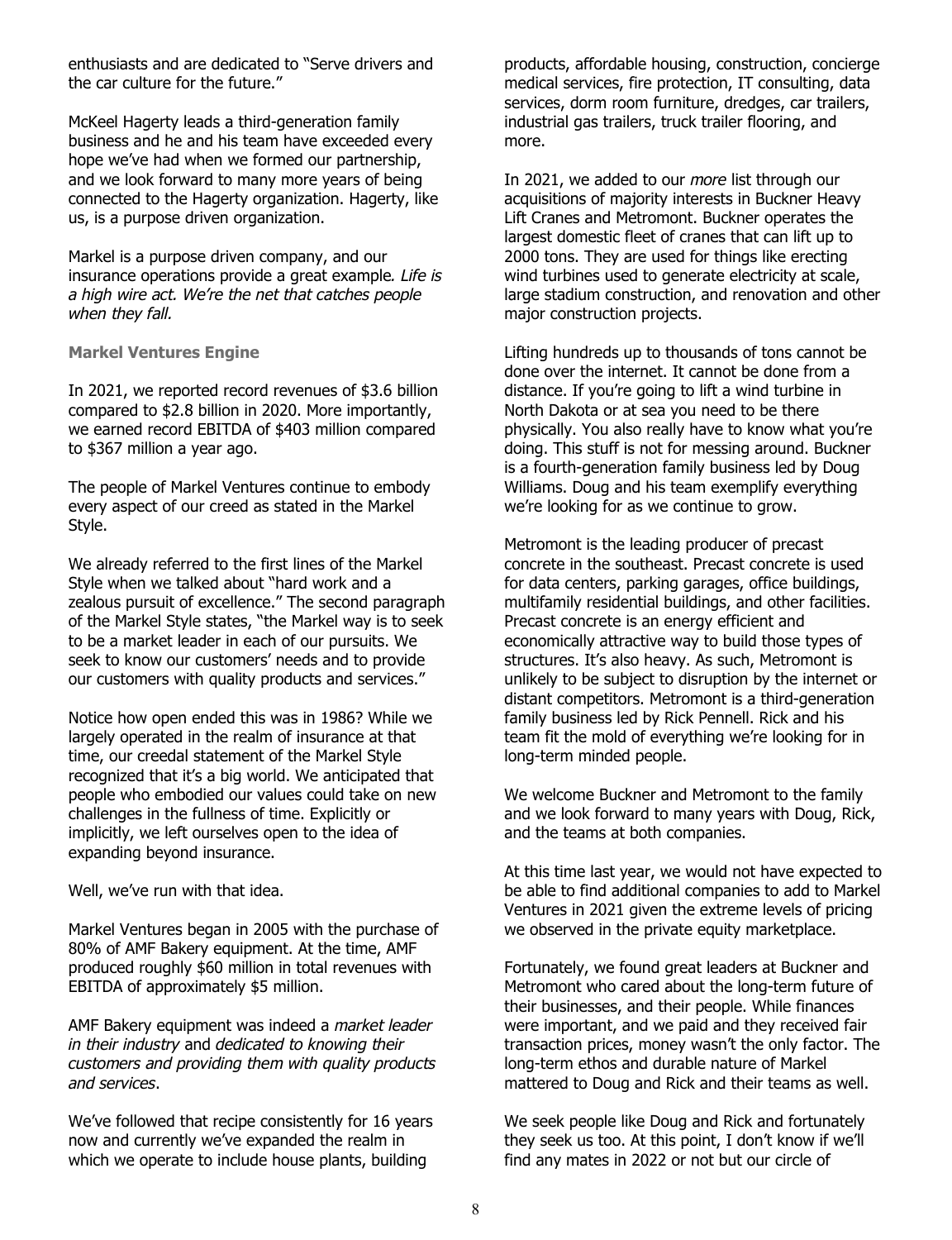relationships keeps expanding and reinforcing itself with each and every day of doing business together and with each and every transaction. It's a flywheel.

What ties all of these businesses together is that they are operated by people who share our values. The diversification and autonomy of these businesses creates a durable and resilient ecosystem that drives Markel forward.

Our secret sauce behind continuing to scale Markel is a commitment to our values.

We can continue to grow by keeping our businesses as autonomous and independent as possible. *Values are scalable, complexity that develops from trying to micro-manage from the top down is not.*

First-rate people want the freedom and trust to feel a sense of ownership and pride in what they do. Our people are craftsmen who take pride in their companies. Our system and approach provide the necessary capital it takes to run a business with a stable long-term focus.

Our leaders can make decisions with a consistent north star of doing what is right over the long-term. We're willing to incur short-term costs and bend over backwards to take care of our customers and our people. We think that this constant, enduring, and consistent focus on empowering our people, and remaining focused on the long-term, produces wonderful and durable economic results over time.

In 2005, Markel Ventures reported \$11 million in revenues and \$2 million of EBITDA (we only owned 80% of AMF and we only owned it for a portion of the year). In 2021, Markel Ventures produced \$3.6 billion in revenues and \$403 million in EBITDA. Cumulatively we've invested approximately \$3.4 billion to acquire and fund these businesses. Cumulatively these businesses have built up cash balances and returned \$1.5 billion to Markel. In economic terms, we've got a net investment of \$1.9 billion on the line and in 2021 alone they produced EBITDA of \$403 million. The reality is even better than those numbers would suggest since we laid out the cash for Buckner and Metromont near year end and show the full amount of capital committed and only partial-year EBITDA against that outlay.

We think those are very good financial returns on a standalone basis. We also think the resiliency from the diversification makes Markel a more durable, adaptable, and strong company. We also believe that the products and services provided by the Markel Ventures companies magnify the Win-Win-Win

architecture by serving our customers, our employees, and our shareholders.

The people of Markel Ventures, many of whom are front-line workers, coped with every wild pitch thrown at them in the topsy-turvy world of 2021. We are grateful and amazed for their skills and dedication and what they continue to do.

The Markel playbook works.

**Investment Engine**

In 2021, we earned returns of 29.6% on our equity portfolio and (0.7)% on our fixed income holdings for a taxable equivalent total investment return of 8.8%. For the last five-year period we earned annual returns of 18.6% on our equity portfolio and 3.2% on fixed income for a taxable equivalent total investment return of 8.3%. For the last 10 years we've earned annual returns of 17.3% on our equity portfolio and 3.1% on our fixed income portfolio for a taxable equivalent total investment return of 6.8%. We believe longer periods tell you more about the amount and durability of our investment returns.

Given our longstanding and continuous discipline in investments, this section of the report will be the shortest. We'll briefly repeat our investment philosophy but there is nothing new to add.

Of our three engines, investments will tend to be the most volatile from year to year given the normal volatility (read manic depressive nature) of investment markets. Volatility diminishes over longer time frames and that's why we report the ten-year numbers. We also think it helps us remain steadfast and consistent as we manage our investments.

As we have stated for many years, the first investment decision we make is to invest in either equity securities or fixed income holdings. We make that first decision by allocating enough funds to the highest quality fixed income holdings we can find to make sure that we have enough fixed income holdings, with a margin of safety, to more than cover the entire amount of what we expect to pay out to policyholders in the form of insurance claims over time.

After we make that allocation to fixed income, we have discretion over what remains. To the fullest extent possible (keeping the margin of safety concept in mind) we look for equity investments that meet our four-part test. Those four parts are one, to invest in businesses with good returns on capital that don't use too much debt, two, with management teams that possess equal measures of talent and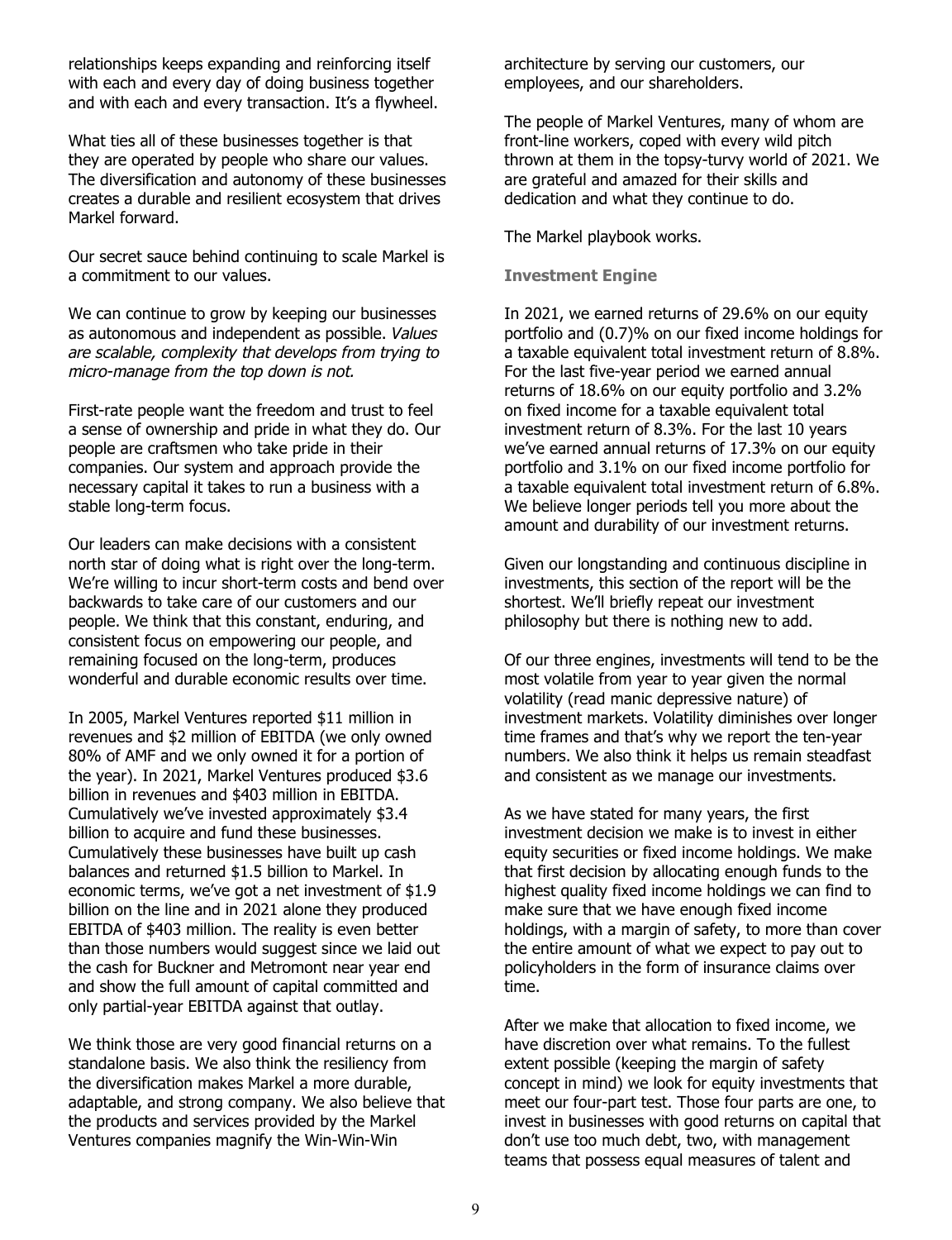integrity, three, that can reinvest their earnings at good rates of return or redistribute it, and four, at fair prices.

We hope you'll recognize the consistency of that four-part test through decades. In addition to our public security investments, equity investment decisions also include owning majority interests in privately held business (i.e., Markel Ventures).

As of December 31, 2021, our publicly traded portfolio stood at \$9 billion. Our cost for that portfolio stands at \$2.9 billion and the resulting unrealized gain totals \$6.1 billion.

As to the value of the Markel Ventures portfolio……\*

We'll include that in the \* discussion on accounting matters.

**Capital, Accounting, and Asterisks**

In his book, *The Lincoln Highway*, Amor Towles wrote a section where one of the characters named Woolly explains his sense of the difference between a dictionary and a thesaurus. Towles writes, "How he had loved this dictionary-because its purpose was to tell you exactly what a word meant. Pick a word, turn to the appropriate page, and there was the word's meaning." A few paragraphs later Towles writes, "and as much as Woolly had loved the dictionary, he had loathed the thesaurus. Just the thought of it gave him the heebie-jeebies. Because the whole purpose of it seemed to be the opposite of the dictionary's. Instead of telling you exactly what a word meant, it took a word and gave you ten other words that could be used in its place."

I empathize with Woolly.

We would like to think we can be dictionary precise when using words like "capital" and "accounting" but we live in a thesaurus world.

Here are some thoughts about what these words mean in the context of Markel. Capital and accounting are intertwined and each of them create feedback loops upon the other. Some are tangible and some are intangible yet just as powerful and real.

For many words in the dictionary, there are multiple definitions. Capital is one of them. Capital has more than one definition and it means different things in different aspects of Markel.

In its most basic form, you can think of capital as the money we have. For the purposes of this discussion

let's call that *blue capital*. It is the net value of our cash and investments. It is what we can allocate/ invest in the normal course of running our business.

To put some numbers on it, at year end 2021 we have shareholders equity capital of \$15 billion. That's an accounting entry on the right hand side of our balance sheet and it matches up against cash, fixed income holdings and equity securities on the left hand side of the balance sheet.

As we've stated before, what we do with that *blue capital* is to allocate it in a four-step process that we've consistently followed for years. First, we invest in organic growth opportunities in our existing array of businesses. People in our organization who've proven themselves by running profitable businesses are first in line when they need capital to grow or expand their businesses. Secondly, we allocate capital to new opportunities in the form of acquisitions in insurance or Markel Ventures type businesses. Third, we look for publicly traded securities that meet our four-part test. Fourth, if we've funded all three of those initiatives and still have excess capital, and if we believe Markel shares to be undervalued, we repurchase our own stock.

All four of those things can be going on at the same time. All were during 2021. We funded every internal initiative that passed muster, we acquired Buckner and Metromont in our Markel Ventures operations, we made \$88 million of net investments in publicly traded equity securities, and we repurchased \$199 million of Markel stock.

While doing all of that with the *blue capital* that any of us would recognize and describe as money or financial assets, we needed to do so while keeping our eye on another form of "capital."

The second definition of "capital" is an amount that regulators and rating agencies calculate to make judgments about the financial strength and soundness of our insurance operations. Those entities review our business and determine the amounts of *blue capital* they think we should have to safely and soundly conduct our business. For the purposes of this discussion let's call that *orange capital.*

*Orange capital* is a calculated amount. It is a target or threshold figure that we must be above. We need to have more *blue capital* than *orange capital* to satisfy regulators and rating agencies. And the more we exceed the necessary *orange capital* amount with our *blue capital*, the more we have excess capital and higher financial strength ratings.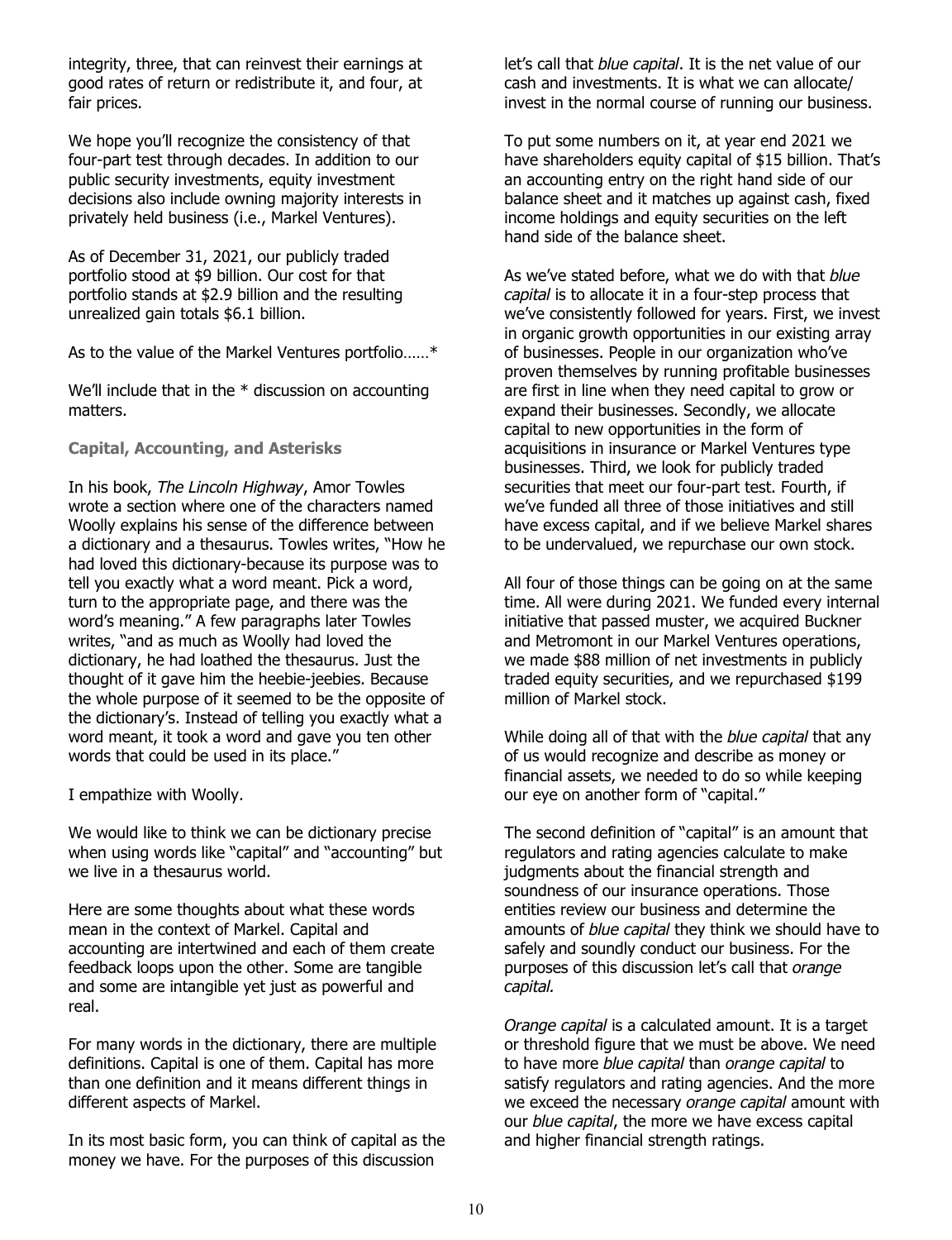Also, our *blue capital* contains sub shades of blue. If we carry capital in the form of cash, US Treasury securities, sovereign securities, and other highquality fixed income securities you can call that *navy blue capital.* We get close to 100% credit dollar for dollar on that kind of *blue capital* to satisfy the *orange capital* requirements.

When we invest some of that *blue capital* into publicly traded equity securities, the shade of blue changes. Let's call that *baby blue capital* since we only get approximately 50% credit on the value of our *baby blue capital* in counting towards our *orange capital* requirements. Part of our calculation when we allocate funds to equity securities is to keep in mind some sense of what our margin of safety is over the regulatory *orange capital* hurdle levels to have the time and flexibility to allow our equity securities to increase enough in value to handle market volatility.

As we stated earlier, our publicly traded equity portfolio stood at \$9 billion at year end compared to a cost basis of \$2.9 billion. We've made good *baby blue capital* allocation decisions over the years, but we must always do so while keeping a weather eye on the interaction between *orange* and *blue capital*.

More severely, when we invest in a Markel Ventures opportunity, that starts out providing zero *orange capital* credit. In the eyes of certain regulators and rating agencies, we've burned the *blue capital* that we used to purchase Markel Ventures companies. It becomes *invisible capital*. As the Markel Ventures companies make money and distribute those earnings up to the Markel Corporation holding company, that capital titrates from invisible back to blue. Then we get to start the flywheel all over again by seeing where we stand on our *orange capital* settings to see if we have enough flexibility to turn our *blue capital* into higher earning *baby blue* or *invisible capital*.

*Orange capital* requirements are also influenced by how *fast* our insurance operations are growing and what kind of insurance risks they are writing. Any growth creates higher *orange capital* requirements, and high volatility natural catastrophe property coverages require more *orange capital* than lower volatility lines.

Our financial results in any given period also affect the levels of *orange capital* that regulators and rating agencies require.

*Orange capital* requirements are also influenced by accounting rules and pronouncements which change over time.

For example, take asterisk #1 from the first page of this letter on comprehensive income and how it is calculated differently over time. In 1986 when we went public, comprehensive income meant the amount of net income we earned according to GAAP accounting principles of the time and the taxeffected unrealized gain on our equity securities portfolio for the year.

By 2021, GAAP accounting changed its definitions and moved the place where gains and losses from our equity investment portfolio are included from other comprehensive income into net income. The sum remains the same, but the presentation is different. More importantly, Markel is a different company than it was in 1986. In 2021, we own and operate a wonderful set of businesses that comprise Markel Ventures. While the net income from Markel Ventures in 2021 of \$174 million gets included in our comprehensive income, the change in the overall value of the businesses does not show up anywhere in our financial statements.

In 2020, Markel Ventures reported revenues of \$2.8 billion and EBITDA of \$367 million. In 2021 Markel Ventures reported revenues of \$3.6 billion and EBITDA of \$403 million. I would suggest that Markel Ventures is worth more today than a year ago as evidenced by these financial results. That increase in value does not show up in our financial statements nor is it included in the definitions of comprehensive income.

Consequently, it does not strike me as an apples-toapples comparison. GAAP accounting uses the same term, but it means different things in different parts of our business. Comprehensive income did a good job of describing Markel in 1986 because it captured just about all of the changes that drive the value of your company. In 2021, Markel is a different company. Our economic performance is more than what comprehensive income reports, because comprehensive income fails to incorporate the value we create through our Markel Ventures engine.

Beyond the comparability challenge borne from the value being created at Markel Ventures, developments at Hagerty this year add to the "Through the Looking Glass" qualities of financial reporting.

Before going public, the value of our investment in Hagerty was the invisible type of capital I described earlier. Hagerty has and continues to produce wonderful results and creates *blue capital* from its earnings, but I think any reasonable person would think that the total value of the company far